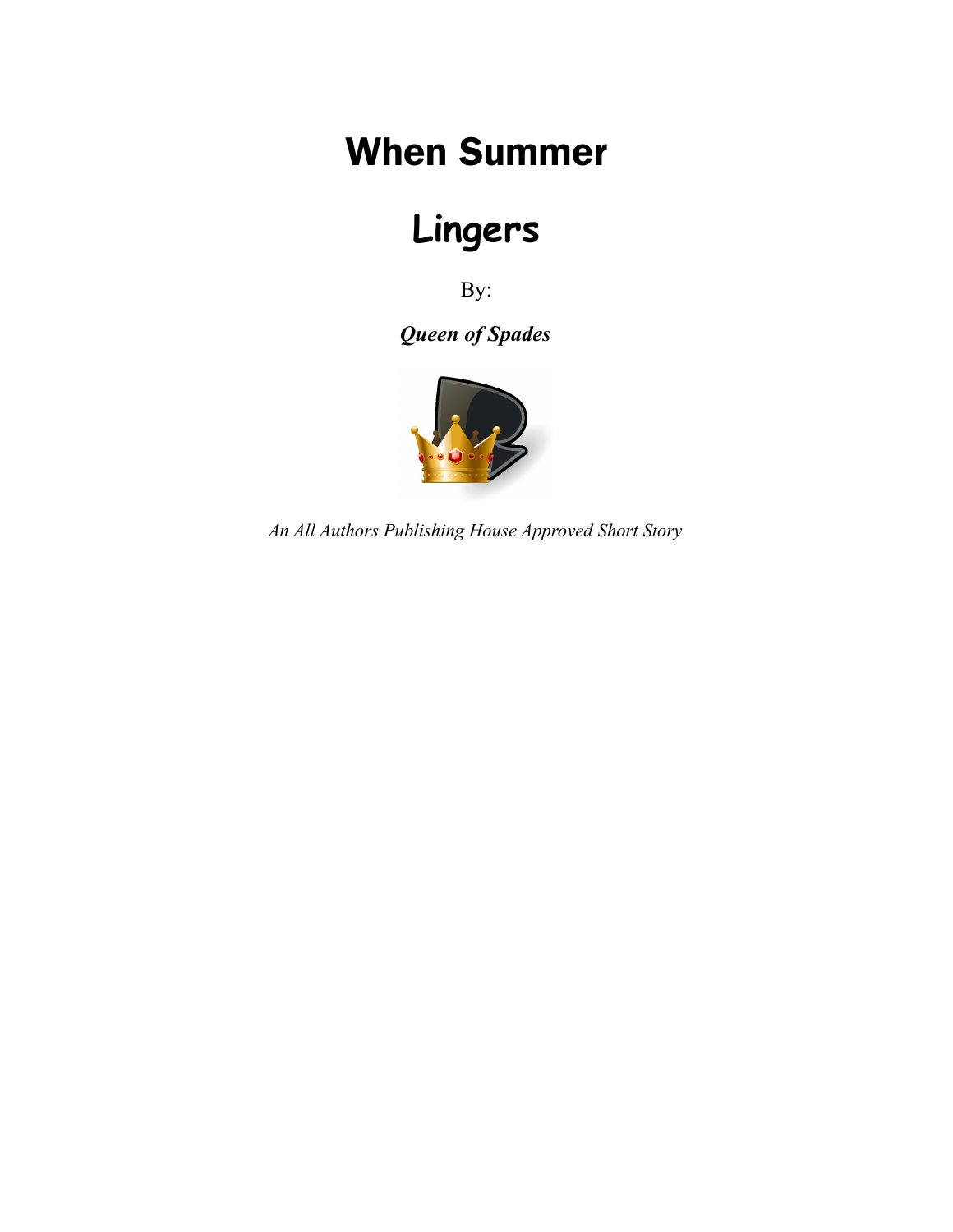#### When Summer Lingers, A Short Story © copyright 2015 by Queen of Spades

Cover and Interior Formatting © copyright 2015 by All Authors Graphic Design A subsidiary of All Authors Publications & Promotions [http://allauthorspp.net](http://allauthorspp.net/)

This is a work of fiction. Names, characters, businesses, places, events and incidents are either the products of the author's imagination or used in a fictitious manner. Any resemblance to actual persons, living or dead, or actual events is purely coincidental.

All rights reserved. No part of this publication may be reproduced, distributed, or transmitted in any form or by any means, including photocopying, recording, or other electronic or mechanical methods, without the prior written permission of the author, except in the case of brief quotations embodied in critical reviews and certain other noncommercial uses permitted by copyright law.

All permission requests should be sent to *admin@authorqueenofspades.com*.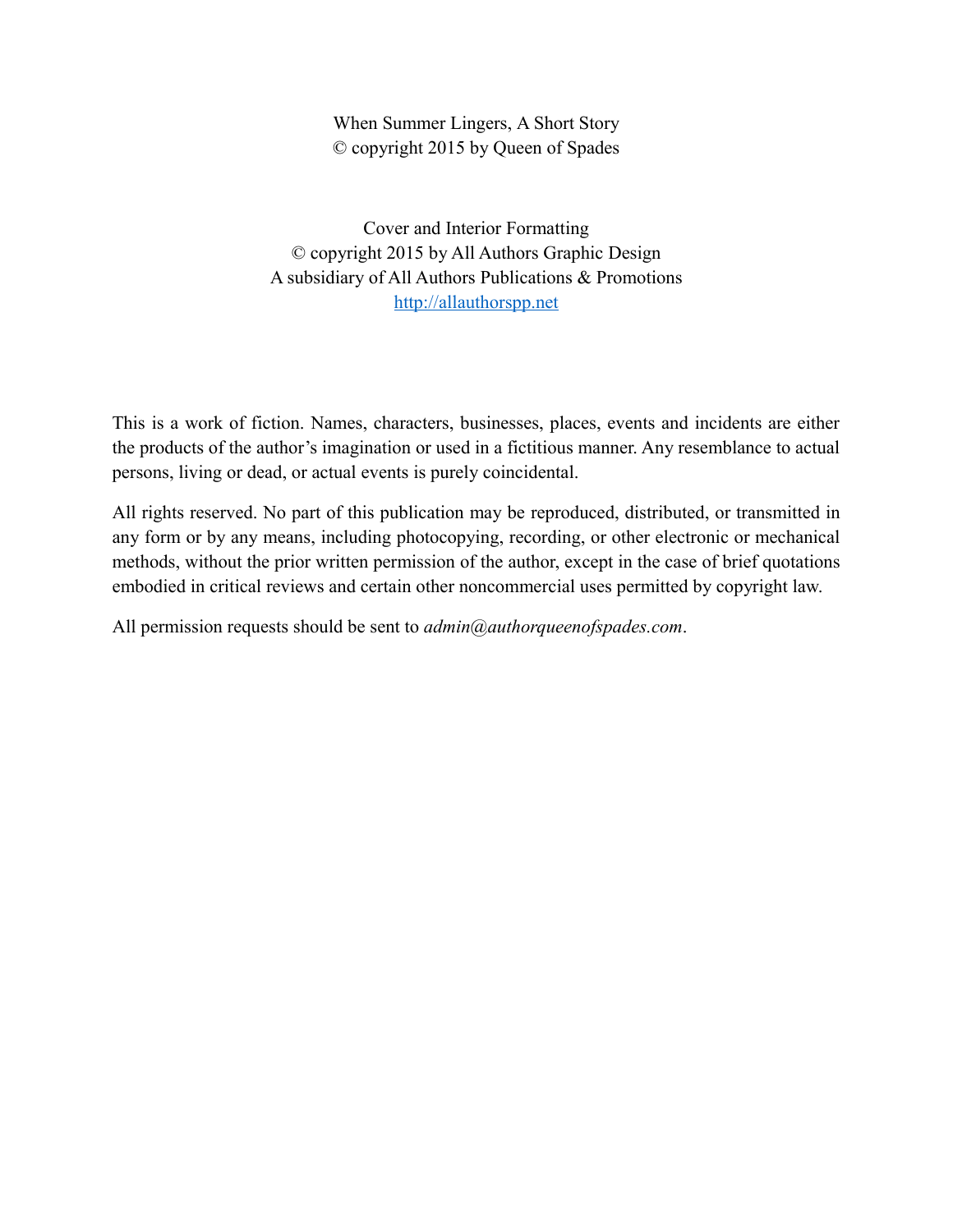**D**ahna sat on the bench farthest from the school yard. It was the oldest of them all cornflower blue with erratic splashes of rust. No one bothered her here. It was the perfect time to paint her nails. With the arrival of summer just a couple of weeks away, Dahna had stopped at the Dollar Tree that past weekend to pick out her signature colors. This year, it was Golden Paradise and Ocean Breeze.

Dahna's nail painting had become a ritual. She would always put on the clear—nicknamed Double Duty. Double Duty served as both base and top coat, which was one of the main secrets to a long lasting manicure. That, along with not doing any heavy manual labor. After allowing the first coat of Double Duty to dry, Dahna would alternate with colors. The next nail would be the opposite color of its predecessor. She had just finished the funky pattern on the fingernails of her left hand when a shadow blocked her light. Dahna looked up and squinted her eyes in annoyance.

"What do YOU want?"

"You missed a spot."

The comment threw her off. Dahna looked carefully at each nail but couldn't spot the error. As if he could sense her confusion, the guy sat down in front and gentle grabbed her thumb. Then, he dipped the nail polish wand about a quarter ways in the bottle. With one quick movement, the guy covered the small area Dahna had missed.

"Um ... I don't know what to say."

"How about 'Thanks'?"

Dahna couldn't quite fathom whether he was being a smart-ass, sincere, or a bit of both but she thanked him all the same. He nodded his approval and rose from the weathered bench.

"Wait!" Dahna called. "You don't have to go just yet if you don't want to. Besides I didn't even get your name."

The guy grinned and that's when Dahna first noticed his dimples.

"My name is Carr. And you are ..."

"Dahna."

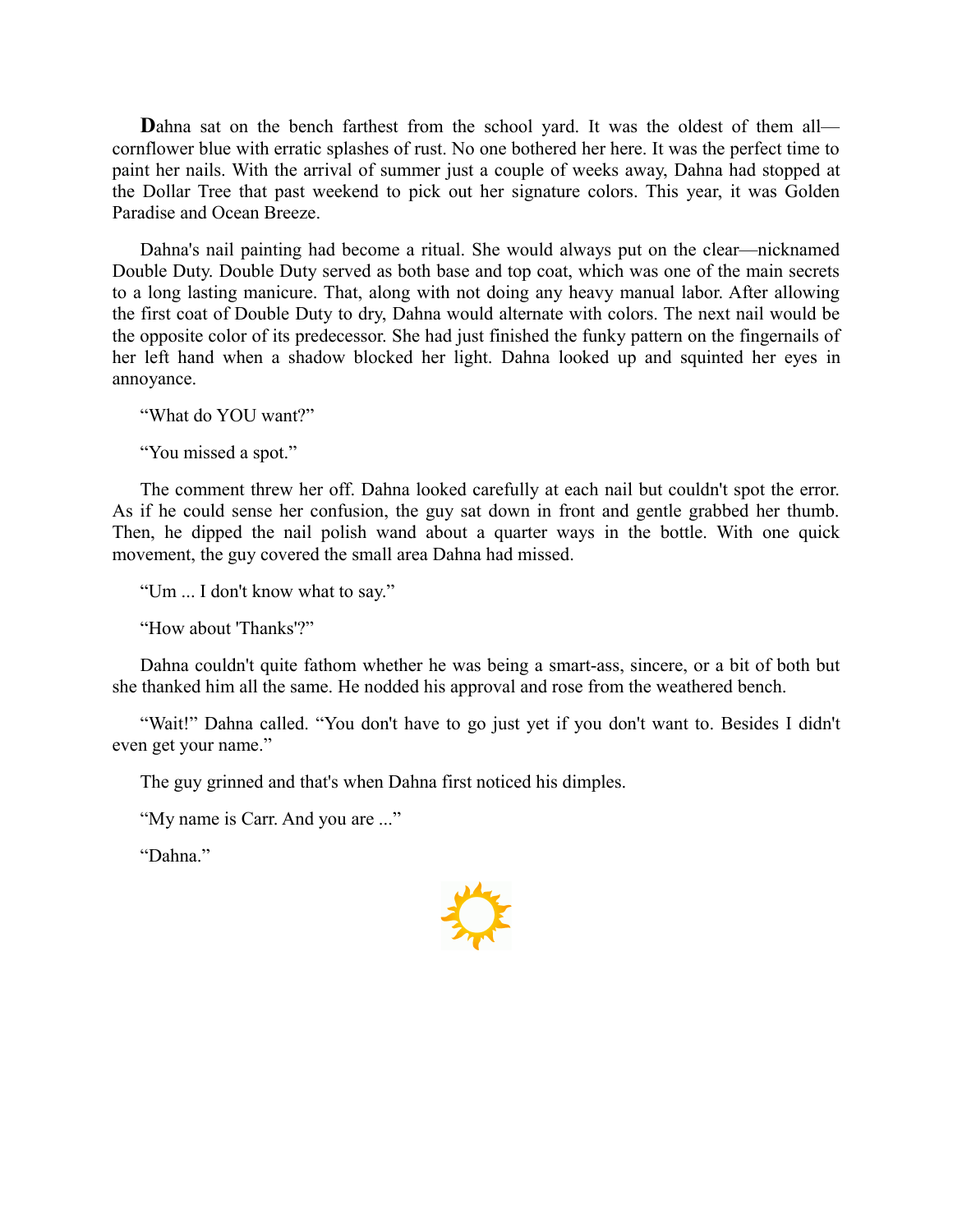**D**ahna no longer had the bench to herself. She did not seem to mind. Carr served as her magnifying glass, pointing out any slivers of nail that lacked polish. After a while, he volunteered to paint the ones on her right hand. To Carr, it just made sense because Dahna was heavily right handed and using her left hand to paint her nails was always a hassle.

When summer was transitioning into fall, Dahna invited Carr to go with her to Dollar Tree. She had used up the last of her Double Duty and she wanted new colors to coincide with the changing of the seasons. Carr was happy to go along. His favorite flavor of Mistic was always sold there.

While Dahna strolled to the familiar beauty aisle, Carr grabbed the Mango Mania Mistic and paid for it on the spot. With receipt in hand, he opened the bottle and began to chug the savory liquid. He called out Dahna's name but she didn't answer. After a few minutes, he spotted her placing shades of red orange and dark violet alongside Double Duty. Carr frowned and yanked the new selections out of the green basket and returned them to inventory.

"Carr what are you doing?"

"Dahna I like the yellow and blue. Summer is my favorite season. As long as they are on your fingertips it can last forever."

Dahna thought he was joking around but when she saw Carr's expression, she knew he felt strongly about his conviction. Usually Carr was the one always willing to bend. Dahna would not disrespect his stance no matter how silly it sounded.

"Very well Carr."

The lines from Carr's forehead vanished and he wrapped his arms around her. They had exchanged hugs before but this time it felt a bit different. Carr's hold was a bit tighter, and Dahna's senses became full of him. The smell of the Axe Peace deodorant and matching body spray that grazed his skin. The mixture of light brown streaks against his jet black hair, and the pulsating against her thigh that was too low to be either one of their heartbeats.

Just as Dahna was mentally preparing for what was next, Carr broke the contact. "I need to get some more Mango Mania Mistic for the road. Meet you at the counter."

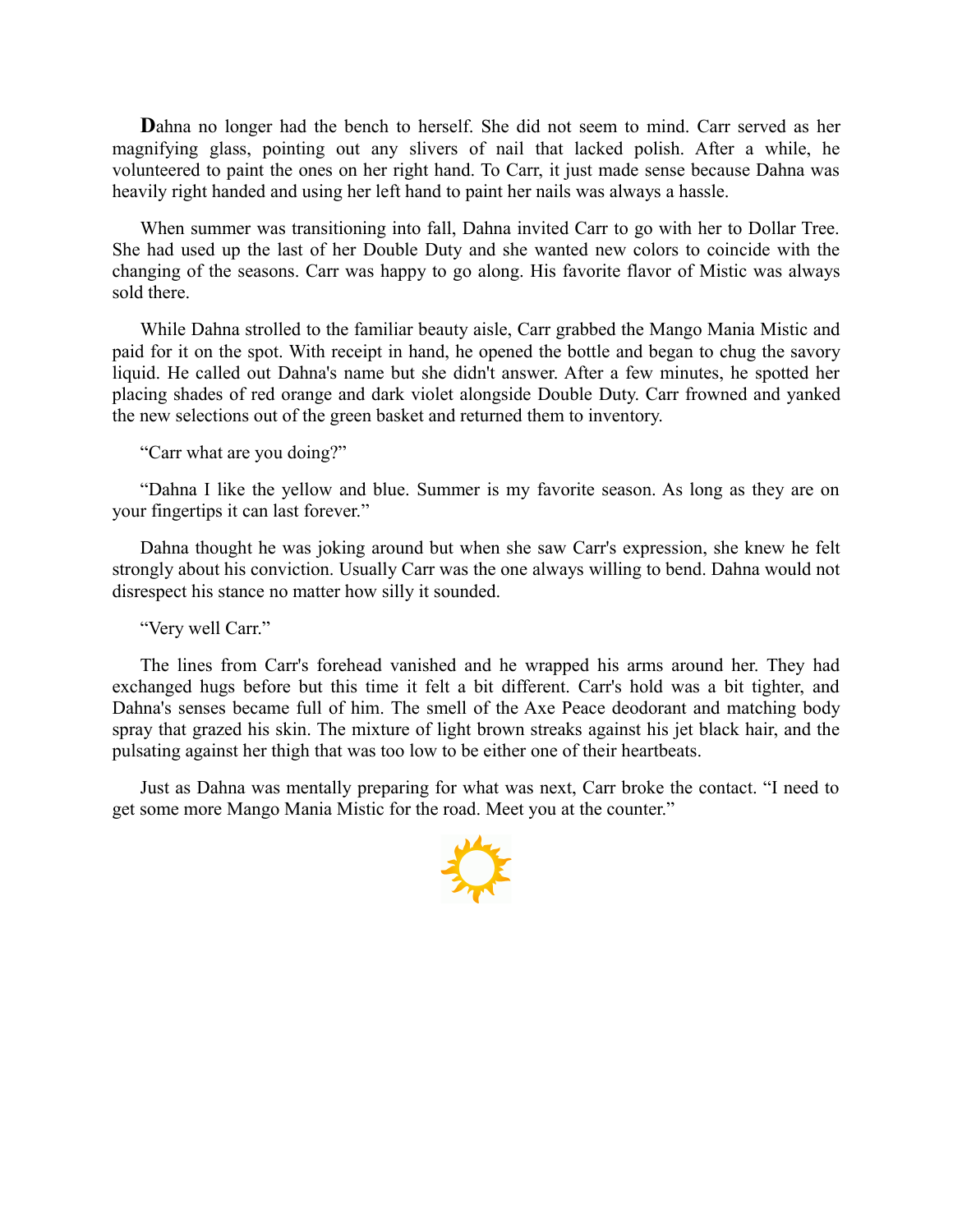**F**or many seasons Dahna and Carr were inseparable. Outsiders weren't sure what to make of them. *Were they friends, lovers, or somewhere in between?* Dahna and Carr were both high off the guessing game and would do variations of their scenarios.

Although summer was Carr's favorite season, there was one thing about him that had Dahna baffled. Swimming was one of the best activities to indulge in, yet Carr avoided it every single year. He wouldn't even entertain the possibility. This saddened Dahna because she loved to feel the cool water against her skin. She wanted Carr to experience the same exhilaration.

Dahna remembered when things shifted between her and Carr. She was anxious to show off her new bathing suit. It was in Carr's favorite colors: yellow and blue. He had never seen her in a two piece. Dahna hoped that if Carr saw she was willing to be a bit riskier with her attire, he would meet her risk with experimentation.

Carr went the extra mile *all right*! He had seen this new sketching technique on YouTube and secured watercolor pencils and a sketch pad—with Dahna as his subject. Other times, Dahna would be thrilled but her preoccupation with Carr's handicap drove away that emotion.

"Carr what the *hell* is wrong with you?" Carr twisted his lips as he tried to conjure something to say. "Don't you see I'm wearing a new outfit?"

Carr smacked his head with an open hand. "I feel like such a ditz! The colors are nice. They go along with the butterfly bellybutton ring."

Dahna snatched the sketch pad from Carr's right hand and flung it on the sand. Carr got to his feet. He was unsure what to do. Dahna had never been this disgruntled. Before he could conjure a response, Dahna was pulling him forward, leading him towards the water. Carr began to backpedal but she grabbed him more forcefully. The momentum catapulted them into the water's edge. Carr recoiled and crawled back to land.

As Carr wrapped the spare green towel around his shivering body, Dahna's eyes blazed in disappointment and fury. She scurried and proceeded to grab her things.

"Carr I can't do this anymore. I thought we had the type of friendship where we could talk about anything. If we had fears: to work on them together. All of this is way too one sided for me and I don't work well with inequality. Is there anything you'd like to say to me?"

Carr kept his eyes on his two big toes sticking out from underneath the towel. He couldn't understand why Dahna kept making a huge deal out of this one thing that made him feel less than. The only answer that Dahna wanted to hear is that he would compromise. But Carr couldn't comply and he wasn't going to lie to her.

"So be it." Dahna decided sadly and began walking away. Every once in a while she'd glance to see if Carr had looked back or attempted following her. But Carr stayed right where she left him.

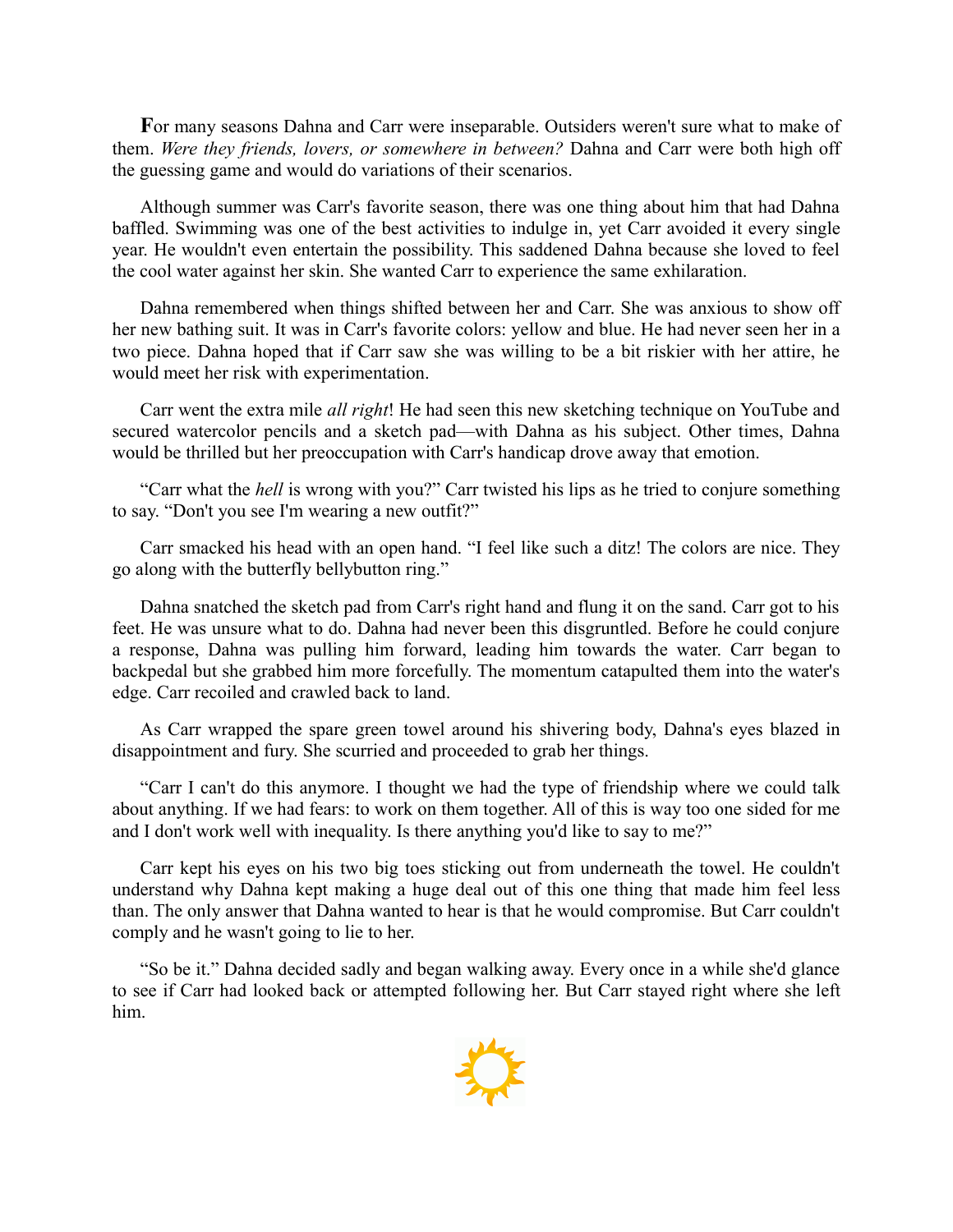**T**he separation became the social buzz. For years, Carr had felt like a part of her body. Interacting with him was as easy as breathing. Now Dahna felt amputated but didn't know how to put the pieces back together. The Golden Paradise/Ocean Breeze manicure combination taunted her—an everyday reminder of the relationship she assassinated. She went to the Dollar Tree and stocked up on Midnight Black. It aligned with her mood perfectly.

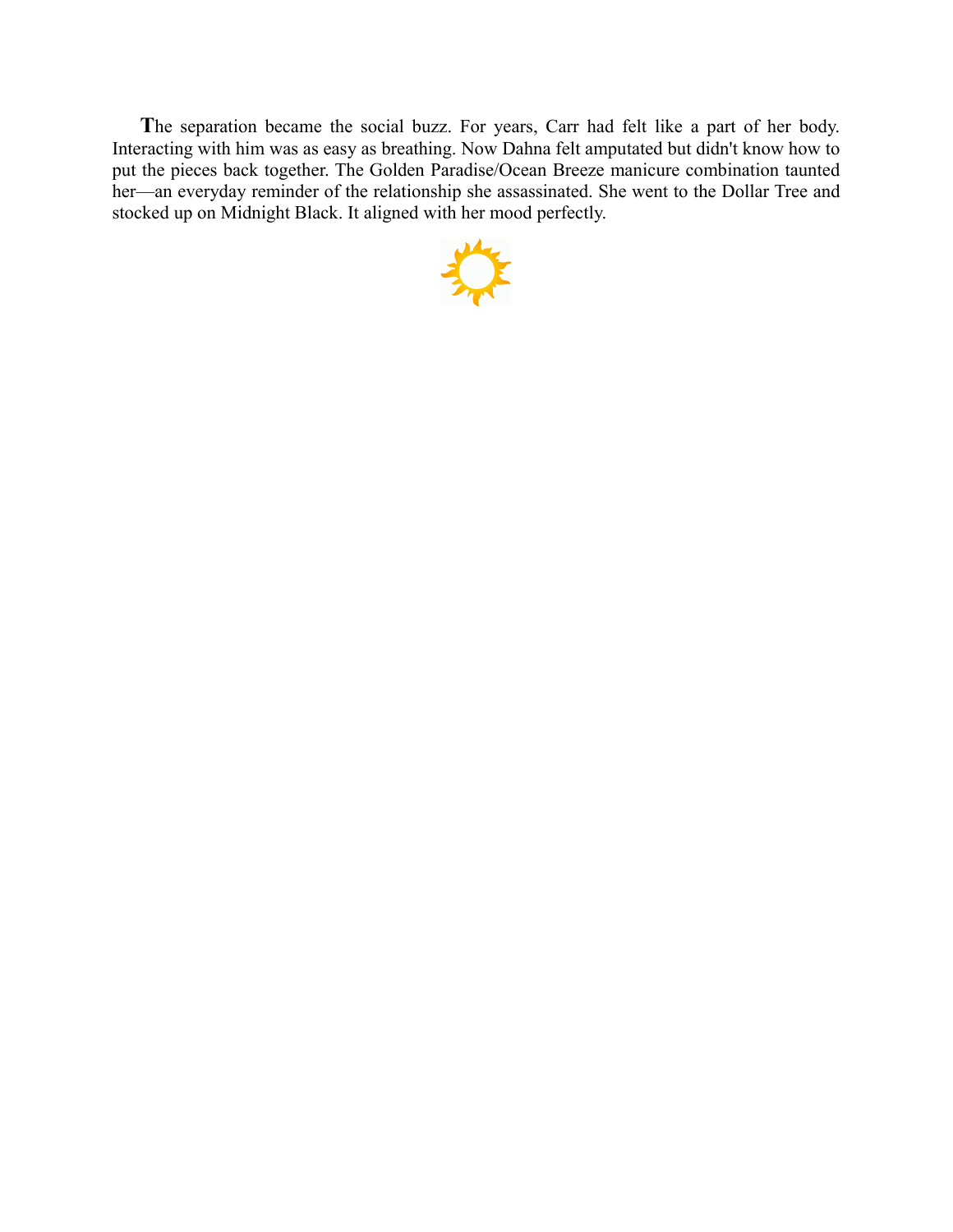**I**t was late at the local gym. Different laminated sketches surrounded various parts of the swimming pool. The same rhythm was taking place—slight hesitation, deep breath and then the splash. With each repetition, the strokes were stronger and the kickbacks bubbled with more vigor. Once satisfied with the progress, the drawings were gathered and shoved into his backpack. He changed into his regular clothes and patted himself on the back. It had taken longer than anticipated but he finally felt that he was ready.

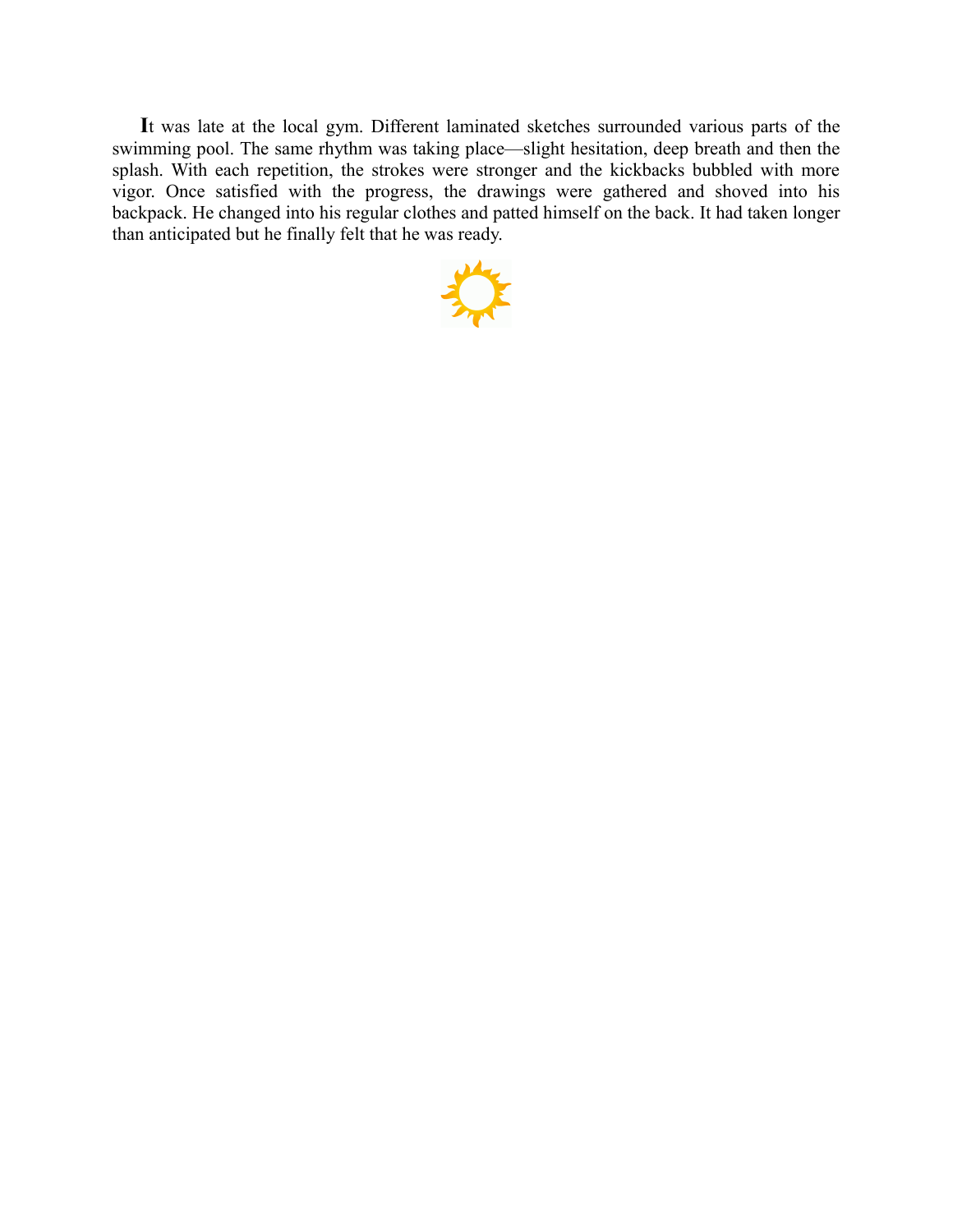**D**ahna always liked to go to the beach when it was least populated. That was usually very early in the day or when it was close to sunset. Everything was so disjointed without Carr. She had brought a book to quell her desire for swimming yet couldn't get past page five. In fact, she had read the starting passage on the page three times.

"I should go." Dahna said to no one in particular. Mostly everyone had already started for home, with the exception of a few stragglers. Dahna was so focused on putting her sunscreen and book in her beach bag that she hadn't noticed Carr's familiar satchel a few feet away or the shuffle as he sped past towards the water's edge.

"Dahna!" Her head snapped up. *Was that Carr?* No, it couldn't be! He would *never* be that close to the edge. She stood and made her way in the direction of the voice.

"Carr? What are you-?"

"Dahna I did it! I've BEAT this. Come and swim with me."

Dahna's eyes fluttered in surprise as Carr frolicked around in the water. None of the horror from before surfaced. Clapping her hands with pleasure, Dahna whipped off her cover up and made her way to join him. The tide turned turbulent and the sky darkened. Just as Dahna was about to dive in, monstrous waves crashed against Carr and snatched him farther into the middle of the ocean.

Dahna dived and swam as fast as she could. She fought to keep the panic from paralyzing her movements. Dahna finally discovered Carr and pulled him out.

"I'm so stupid. I'm so friggin' stupid!" Dahna yelled as she did basic CPR. It wasn't working.

"Carr! Please come back! CARR!"

Dahna looked around. It was only the two of them. Her trembling fingers emptied her bag and dialed 911. Dahna continued to do her all she could: all the while praying for a miracle.

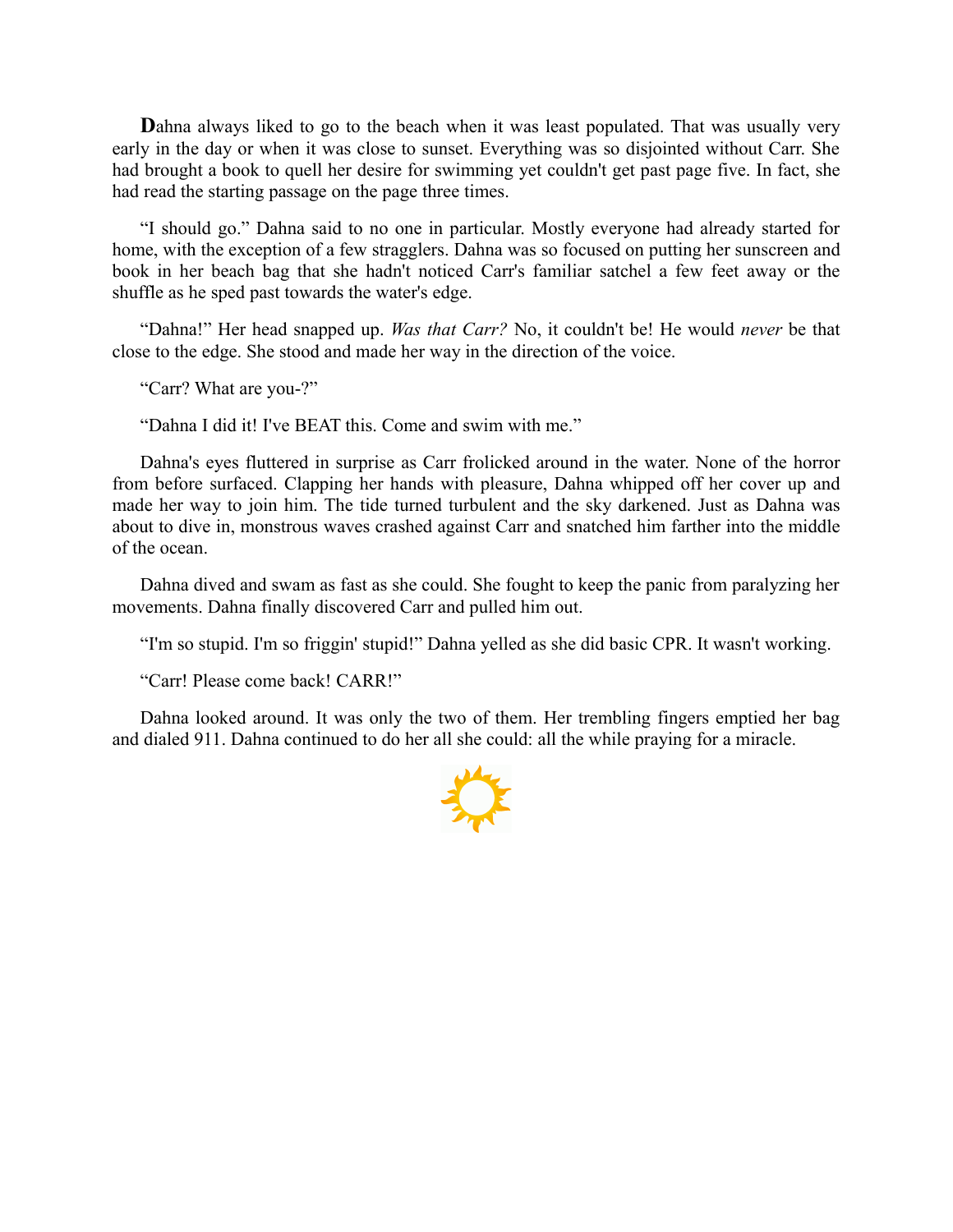"**D**ahna, it's been a while since you've been here." The Dollar Tree cashier greeted her while scanning the items: a small sketch pad, watercolor pencils, a Mango Mania Mistic, Golden Paradise nail polish and Ocean Breeze nail polish.

She never imagined that she'd come back to the beach ever again. *Not after what took place*. Yet after careful debate Dahna opted to take baby steps on the way to healing. She sipped on the Mango Mania Mistic bit by bit between episodes where she was drying her nail polish. Dahna had never sketched before but wanted to give it a shot. Carr had always enjoyed it, and she had been his favorite subject.

As she was pulling out the black pencil, a blue and yellow butterfly landed on her left thumb. Dahna swatted at it. As it flew away Dahna detected that she missed covering a small speck of nail.

**~The End~**

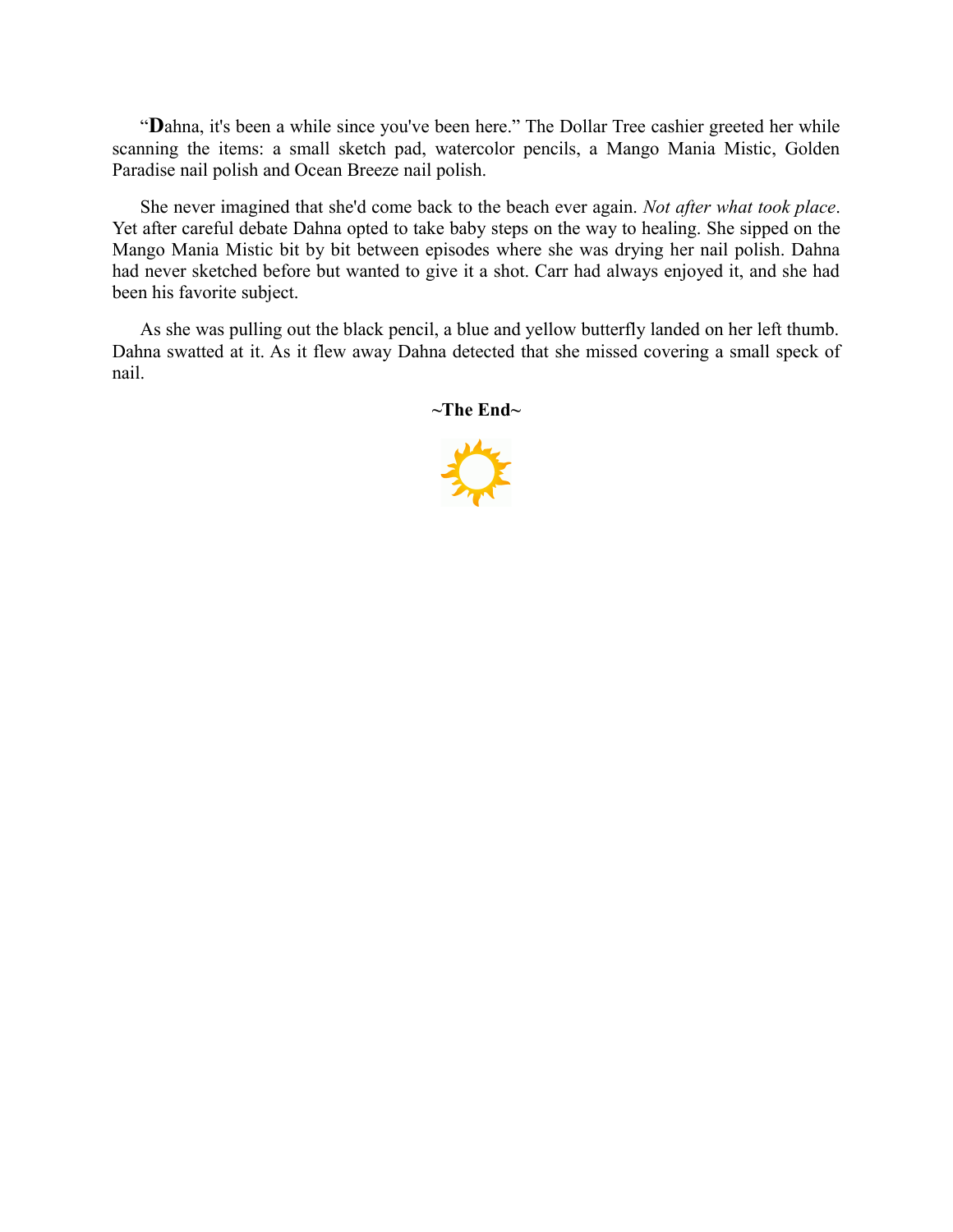#### **About the Author**

**Q**ueen of Spades has been writing since the age of 11. She made her Internet poetry debut in the mid 1990's at Fireseek (later renamed Urban Poetic), then branched out to participate in International House of Poets as well as venture into spoken word with talents featured at Vocalized Ink, House of Ra, and Prysmatic Dreams. She hosted a poetry collective, *Soulful Branches: Simply Words* with accompanying CD, Soulful Branches: Words and Sounds.

Her current works include: *Reflections of Soul*, the *Eclectic* collection (featuring Skin Edition and Beyond the Skin), *Spaded Truths: Themes and Proclamations*, and *Private Pain: Amidst These Ashes*. The older editions of Spaded Truths and Private Pain were retired in 2014.

Her works were featured in the poetry anthology *Words of Fire and Ice* by Durham Editing and E-books in late April 2014, which put her on the map as a Smashwords Best Selling Author. In May 2014, she also earned the title of Amazon Best Selling Author for *Private Pain: Amidst These Ashes*.

She was included in *The Sea of Conscience* with author M.J. Holman and the short story anthology, *Summer Shorts II: Best Kept Secrets* (hosted by Durham Editing and E-books) which came out in June 2014.

Recently, Queen of Spades took part in a short story collective, *Continuous Drips*, which debuted in electronic form November 2014, along with All Authors Publishing House's *Concordant Vibrancy* (short story anthology), released in January 2015.

#### **Upcoming projects:**

- 1. Paperback rendition of *Continuous Drips*
- 2. Inclusion in *Crackles of the Heart: Divergent Ink Anthology* by All Authors Publishing House
- 3. Life-O-Suction: Spaded Truths II